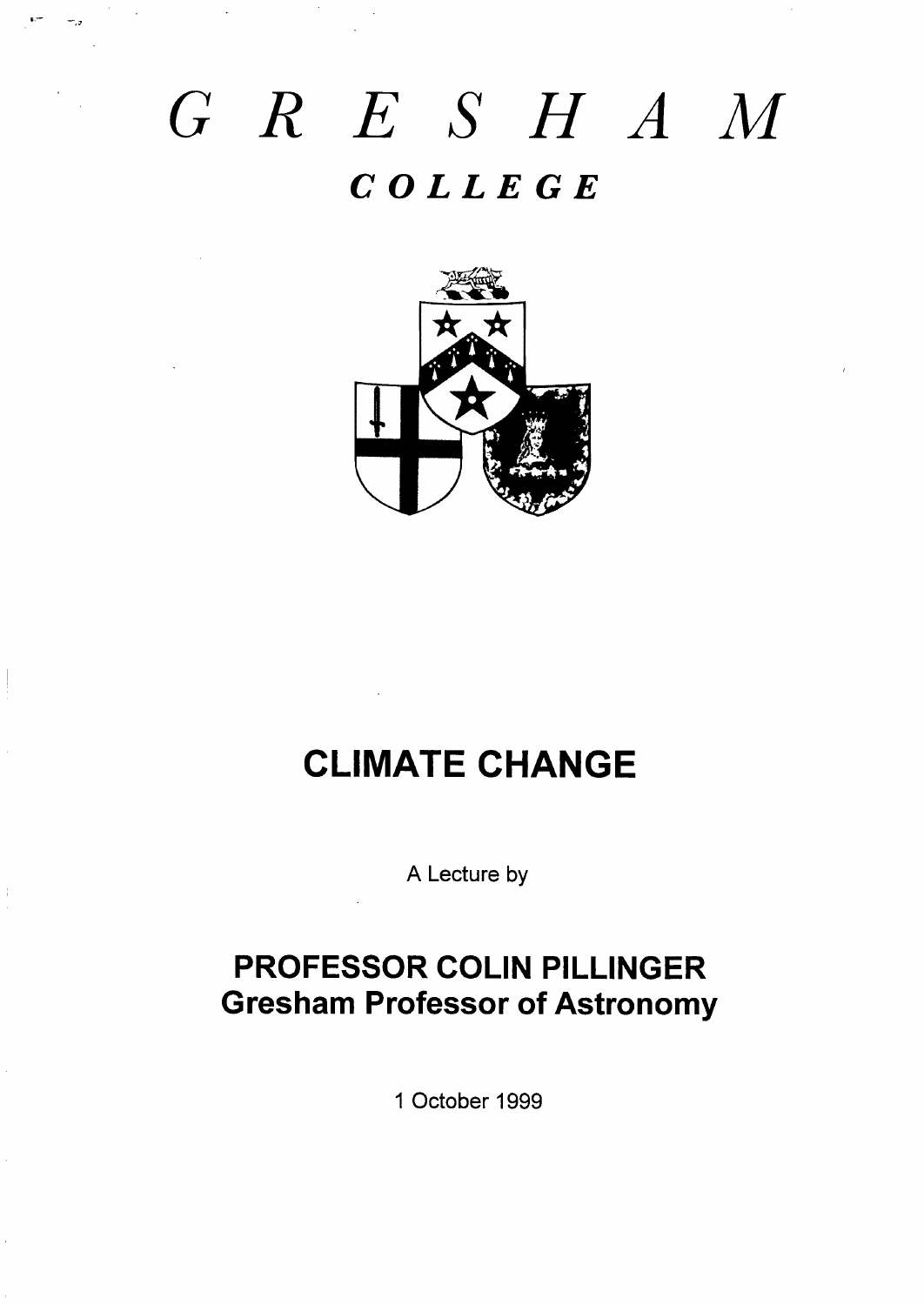### **Climate Change**

An increase in the mean global surface temperature results from altering the energy balance of the Earth-atmosphere system. Radiatively active gases cause the atmosphere to retain heat that would otherwise be lost to space in a natural phenomenon essential for life to exist on Earth, popularly called the *Greenhol{se Eflect.* Increases in the atmospheric concentrations of some gases result in a more effective greenhouse effect and hence rise in surface temperature. The change in climatic conditions is known as *Global Warming* and is affected by both natural and human factors.

Carbon dioxide has been recognised as an important global warming gas for some time.

Extensive efforts have been made to link its atmospheric concentration with global temperature, and to link the post-industrial rise in concentration with human activities. Since this is now reasonably well understood, steps have been made at policy-level to limit future increases of  $CO<sub>2</sub>$ , or more optimistically to reduce levels in an attempt to halt the rise in temperature which may already be taking place. The atmospheric lifetime of is  $CO<sub>2</sub>$  is  $ca.200$ years so it will take a great deal of time to undo the harm that has been done.

Up until very recently, other global warming gases in the atmosphere were treated as insignificant because of their relatively smali concentrations, but in fact methane, nitrous oxide, the halocarbons and tropospheric ozone, together have a greenhouse effect at least as great as that due to  $CO<sub>2</sub>$ . By far the most important of these is methane not least because its lifetime in the atmosphere is short therefore steps can be taken to check its influence on gIobal warming on a rapid timescale. .

Methane is a naturally occurring trace gas in the atmosphere with a current concentration of 1714 ppbv (parts per billion per volume). It was first discovered by Migeotte in 1948 from absorption features in the solar spectrum. Measurements began to be made during the 1960s and 1970s using gas chromatography with flame ionisation detection (GC-FD) and in 1981 Rasmussen noticed that the concentration of methane was rising. The annual average abundance of methane rose from 1354ppbv in 1962 to 1545 ppbv in 1979, or an average of 13 ppbv/yr. (just under  $1\%/yr$ .) over the two decades.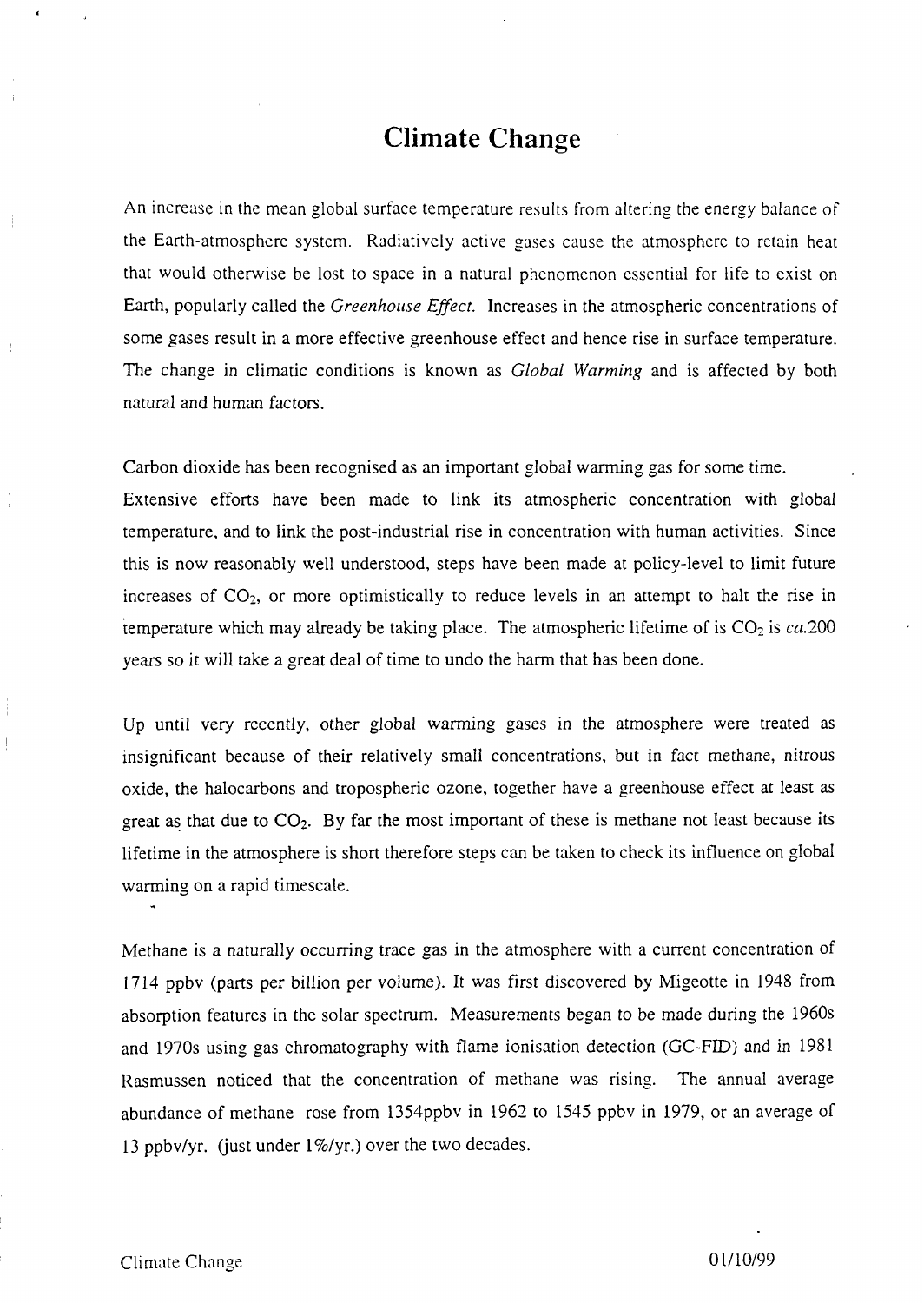As a result of the above discoveries a global network, co-ordinated by NOAA/CMDL (National Oceanic and Atmospheric Administration and the Climate Modelling and Diagnostics Laboratory, Carbon Cycle Group), was set up to monitor continuously the methane concentration from sites all over the world. There now exists and enormous database so that small perturbations may be detected. In fact, there has been a slowing down of the global accumulation of methane in the latter part of 1980s from 13.5 ppbv/yr. in 1983 to 9.3 ppbv/yr. in 1991.

Air bubbles trapped in ice cores provide a means for investigating the atmosphere of long past climates. As snow was compacted into ice, air was occluded and the rate this occurred was dependent on snow accumulation rates. The only drawback is that the air trapped inside the ice is younger than the surrounding ice by 50 to 100 years. The ice however may be dated using various methods, including oxygen – 18 isotope techniques and matching ash bands with large volcanic eruptions of known date. The concentration of methane in air trapped in ice cores has been measured using wet extractions and gas chromatography with flame ionisation detector (GC-FID). Sections of ice cores from Greenland and Antarctica have been analysed to build up a profile of the concentration of methane over time to show that the global mean concentration has doubled in the last 200 years. The concentration of methane was around 700ppbv throughout the Middle Ages but during the industrial revolution it rose to be 1100 ppbv by 1900 and has continued to rise ever since. This result is even more striking when it is realised that the methane concentration was stable at approximately 700 ppbv for 10,000 years prior to *ca* 1800 AD. A doubling of methane concentration would theoretically cause a  $0.3 \text{ °C}$  rise in global mean temperature.

The first step is the cleavage of one hydrogen atom from methane by the highly reactive hydoxyl radical:

$$
CH_4 + HO^{\bullet} \rightarrow CH_3^{\bullet} + H_2O
$$

A sequence of reactions then take place with the resulting production of carbon monoxide, but the mechanism (oxidation pathway) depends on the concentration of catalyst, NO or  $NO<sub>2</sub>$ . With high  $N_{ox}$  concentrations present in urban photochemical smog, tropospheric ozone is produced by the methane cycle, which is also hazardous to health. It should also be noted that >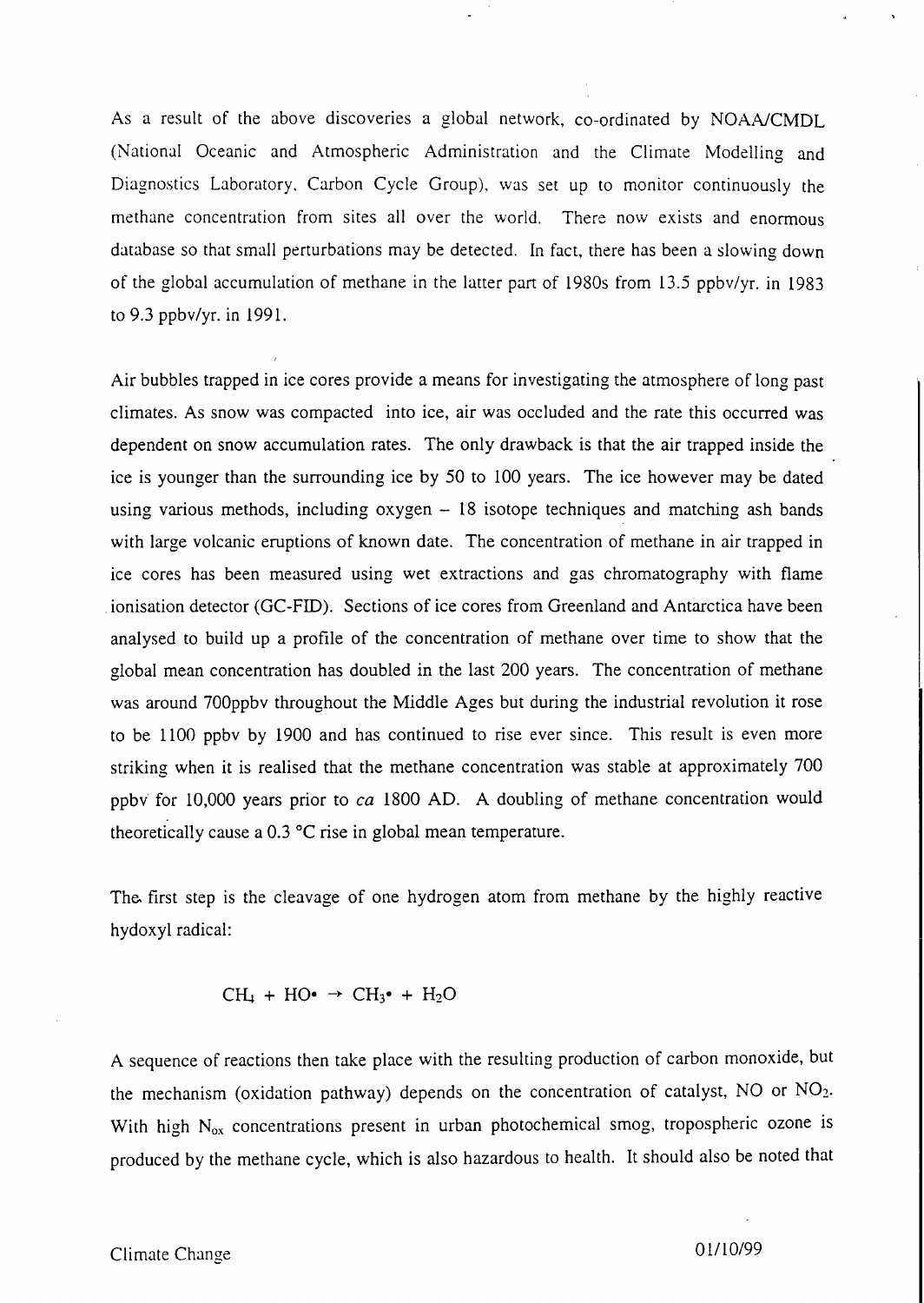production of ozone will influence the sinks of these gases, by further production of hydroxyl radicals.

Another mechanism for loss of methane is migration to the stratosphere. where it is oxidised by reactions involving photolytically generated radicals including hydroxyl, oxygen  $O[{}^{1}D]$ , and chlorine. The stratosphere sink is of minor global importance,  $5-10\%$ , compared to the tropospheric chemistry which accounts for  $85\%$  of the total annual destruction of atmospheric methane.

Microbial action aIso removes methane. Methylotrophy, the process by which methane is microbially oxidised in soils is again a minor sink assigned only a 570 share of the total process. It is however of some importance in deriving the global budget of methane since the soil is also a major methane source; it has been estimated that 80% of the gross production of methane from methanogenic micro-organisms is oxidised prior to its introduction to the atmosphere. So a great deal of potential harmful methane is destroyed before it ever does any damage.

The lifetime of methane in the atmosphere is governed by the rates of oxidation reactions. Most important, both as the starting point for ali mechanisms and as the rate determining step, is the reaction between hydroxyl radicals and methane which suggests a lifetime in the range 11 to 17 years. The main pathway for destruction of methane in the atmosphere is oxidation by photochemically produced hydroxyl radicals. Hydroxyl (OH) is responsible for destroying air pollutants and trace gases. Without its presence the composition of the atmosphere would be totally different and more hazardous to many forms of life on Earth. For this reason OH is sometimes referred to as the atmospheric policeman.

The main sources of methane are described below. They may be divided into two categories: biogenic and abiogenic. True biogenic methane is that produced directly by microorganisms. Methane production in the Earth is predominantly a product of the breakdown of biologically derived organic material at various temperatures by geologic processes. This is however known as abiogenic methane. There is only one possible real abiogenic methane as will be explained below.

The major production of methane by bacteria is termed *methanogenesjs* and the bacteria responsible are known as *methanogens*. All methanogens belong to a group of micro-

#### Climate Change

.

01/10/99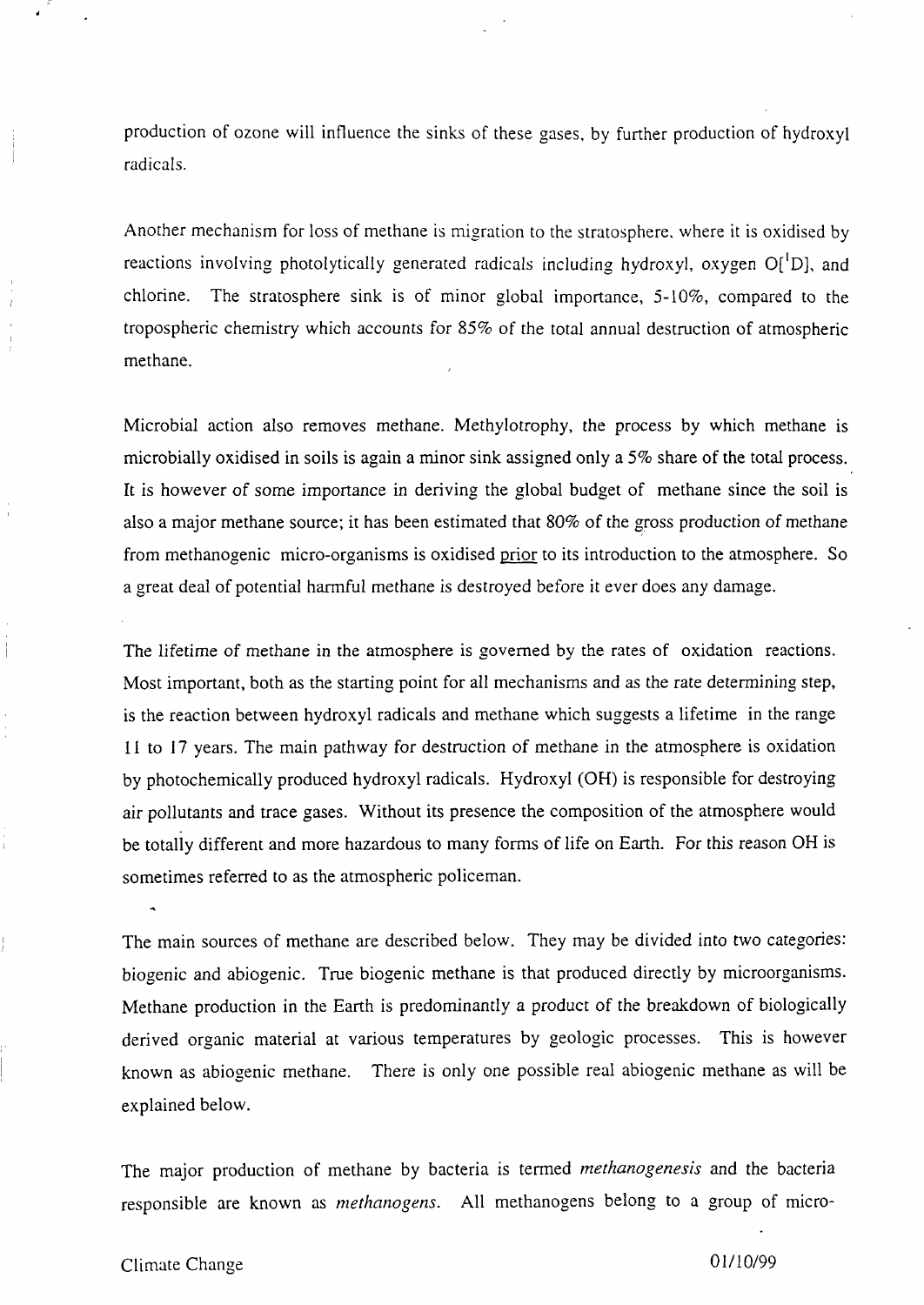organisms within the primitive biological kingdom Archaebacteria. They are strictly anaerobic and flourish in strongly chemical-reducing conditions, so they are commonly found in aquatic sediments, flooded soils, animal gastrointestinal tracts and in sewage. Extreme environments are also tolerated: *themophilic* methanogens (optimum temperature for growth > 45°C) thrive in hot springs, sea floor hot vents and landfill sites; *psychrophilic* methanogens (optimum temperature for growth  $< 20^{\circ}$ C) survive in tundra and cold climates. Some methanogens are able to survive in extreme pH and hypersaline environments. There are many, different metabolic subgroups requiring different optimum temperature conditions, but in general soils and sediments, the major methane sources, operate well below their max efficiency for methanogenesis for most, if not all the year. Most methanogens are capable of growth by  $CO_2 + H_2$  reduction mechanisms; some use quite exotic energy sources.

Processes which involve the breakdown of organic material at high temperatures, *thermocatafysis,* to produce methane are described as *thermogenesis.* Thermogenesis is the principaI source of methane in most subaeriaI hydrothermal systems. Approximately 80% of commercial natural gas is of therrnogenic origin. The main processes for producing natural gas are the cracking of aliphatic structures during the geochemicaI transformation of kerogen ( the intractable macromolecule in sedimentary rocks) and pyrolysis of organic matter.

Truly a biogenic methane i.e. a primordial component could conceivably originate as outgassing from the mantle of juvenile carbon as  $CH<sub>4</sub>$  left over from the accretion of the planet. No firm evidence for this exists other than an excess of methane in the water column above the East Pacific Rise. Even this source could be from deep subduction of biological matter.

The reasons for the sudden and significant rise in the atmospheric concentration of methane must be perturbation of the combined effects of changing methane sources and the sinks that remove methane from the cycle. Together the total sources and total sinks describe a *global methane budget* resulting in a measured mean concentration. A snapshot of the current overall methane budget is shown in the table; as can be seen estimates of individual source strengths are quoted as ranges with large (at least two-fold) uncertainties. The rapidity of the rise, and its start contemporaneous with the industrial revolution, leads to the conclusion that the methane budget changes are due to human activities. The two fold errors in methane budget

,. ,,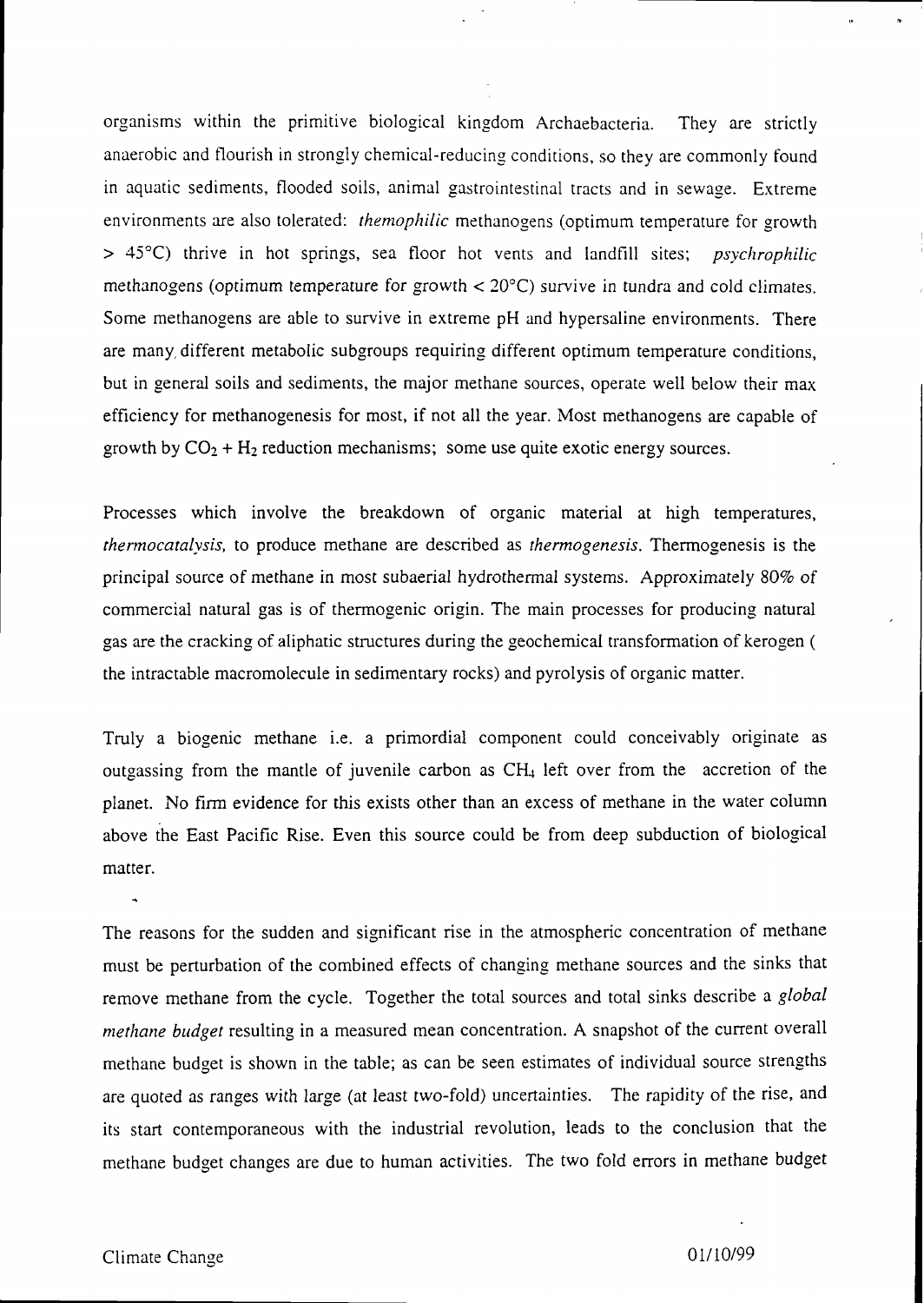arise because the models usually derive from some local or laboratory scale experimer extrapolated via a global estimate of the magnitude of the source.

In view of poor constraint of such models, all budgets can be considered at best to be first order approximations, which is hardly appropriate as a basis of governmental or more appropriately an international strategy. With this in mind the Planetary Sciences Research Institute began a programme which could aid in constraining methane budgets via stable isotope measurements.

Methane consists of contributions from four stable isotopes, carbon–12, carbon-13 and hydrogen, deuterium, the rare heavy isotopes are approximately 100 and 6400 times less abundant. The ratio  ${}^{13}C/{}^{12}C$  and D/H are commonly quoted using the delta notion  $(\delta^{13}C, \delta D)$  and values given in parts per thousand  $(^{0} /_{00})$ .

In an ideal world the double isotope label could be measured for various methane sources, and could be used for monitoring seasonal variations. Such data could be fed into the modeis and compared to the gross isotopic composition of methane in the atmosphere as a function of time, including a look back into the past via ice cores. The extra parameters would be used to determine the magnitude of various contributions providing methanes from different sources were isotopically different. It is reasonably easy to obtain isotopic data for near source environments but almost impossible to gather sufficient measurements for ambient atmospheric samples. This is because large air samples (20 to 60 litres) have been needed to extract sufficient methane for  $\delta^{13}C$  measurements but even these are small compared to the enormous volumes ( $\frac{1}{2}$  m<sup>3</sup>) need for  $\delta D$ . As a result of the sampling requirements stainless steel tanks and pumps were required to collect and compress air samples to several atmospheres. The practicalities of measurements were not easy, and were expensive; definitely not a technique suitable for routine background dual isotopic composition determination of methane around the world. To overcome the problem PSRI has developed a completely new approach based on studying what it calls  $\delta^{17}M$  or the integrated study of  $\delta^{13}$ C/D. We have discovered that  $\delta^{17}$ M is diagnostic of various methanes and hence could be of very great assistance in defining the Earth's methane budget in more exact terms.

@ **Colin Pillinger**

\* .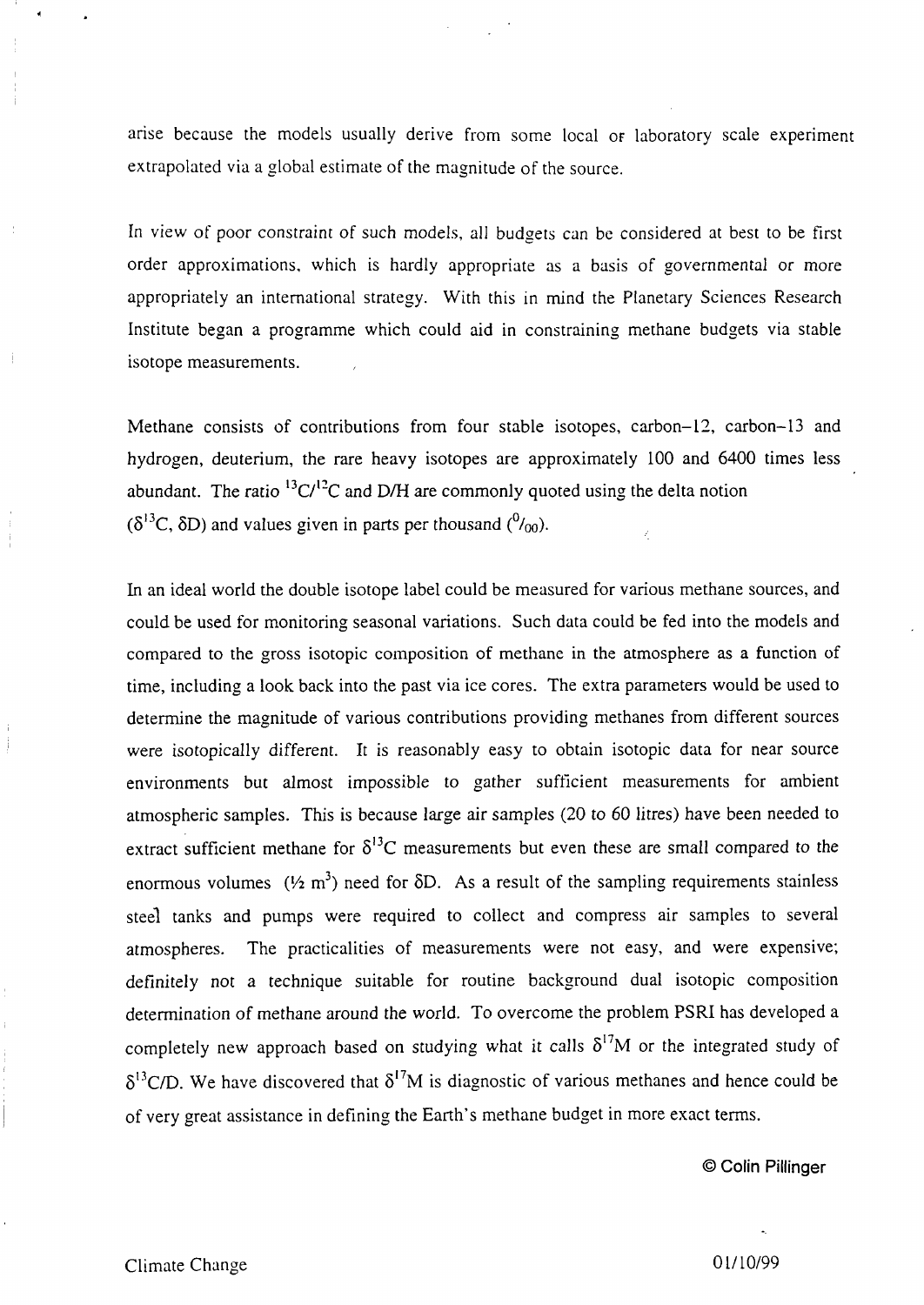# *Chapter 1*

۰.

 $\overline{a}$  ,  $\overline{a}$  ,  $\overline{a}$  ,  $\overline{a}$  ,  $\overline{a}$  ,  $\overline{a}$  ,  $\overline{a}$  ,  $\overline{a}$  ,  $\overline{a}$  ,  $\overline{a}$  ,  $\overline{a}$  ,  $\overline{a}$  ,  $\overline{a}$  ,  $\overline{a}$  ,  $\overline{a}$  ,  $\overline{a}$  ,  $\overline{a}$  ,  $\overline{a}$  ,  $\overline{a}$  ,  $\overline{a}$  ,

| Sources and Sinks                                          | Individual Estimate       | Total          |
|------------------------------------------------------------|---------------------------|----------------|
|                                                            | Tg $yr^{-1}$ (IPCC, 1994) | $Tg \ yr^{-1}$ |
| <b>Natural Sources</b>                                     |                           |                |
| Wetlands                                                   | $115(55-150)$             |                |
| Termites                                                   | 20 (10-50)                |                |
| Oceans                                                     | $10(5-20)$                |                |
|                                                            | Sub-Total                 | 160 (110-210)  |
| Anthropogenic Sources (fossil)                             |                           |                |
| Natural Gas                                                | 40 (25-50)                |                |
| Coal Mines                                                 | $30(15-45)$               |                |
| Petroleum Industry                                         | $15(5-30)$<br>Y.          |                |
| Coal Combustion                                            | (130)                     |                |
|                                                            | Sub-Total                 | 100 (70-120)   |
| Anthropogenic Sources (biogenic)                           |                           |                |
| Enteric Fermentation (animals)                             | 85 (65-100)               |                |
| <b>Rice Paddies</b>                                        | 60 (20-100)               |                |
| <b>Biomass Burning</b>                                     | 40 (20-80)                |                |
| Landfills                                                  | 40 (20-70)                |                |
| Animal Waste                                               | $25(20-30)$               |                |
| Domestic Sewage                                            | 25 (18-80)                |                |
|                                                            | Sub-Total                 | 275 (200-350)  |
| Total Identified Sources (natural and anthropogenic)       |                           | 535 (410-660)  |
| Atmospheric Removal (Sinks)                                |                           |                |
| Tropospheric hydroxyl radical                              | 445 (360-530)             |                |
| Loss to stratosphere                                       | 40 (32-48)                |                |
| Soil oxidation                                             | $30(15-45)$               |                |
|                                                            | <b>Total Sinks</b>        | 515 (430-600)  |
| Atmospheric Increase                                       |                           | 37 (35-40)     |
| Implied Total Sources (Atmospheric Increase + Total Sinks) |                           | 552 (465-640)  |

Table 1.2 Annual Sources and Sinks of Atmospheric Methane: The Global Budget

*Tltc lfe[itne is* 9.4 *years for the calc[llation of rotal sinks and hence (itnl)lied) total so[irce loading. frotn Prather, M., R. Dcr\ient, et a[.,* in *IPCC Cli!tlate Change 1994, cd. Hollghton er al., 1995*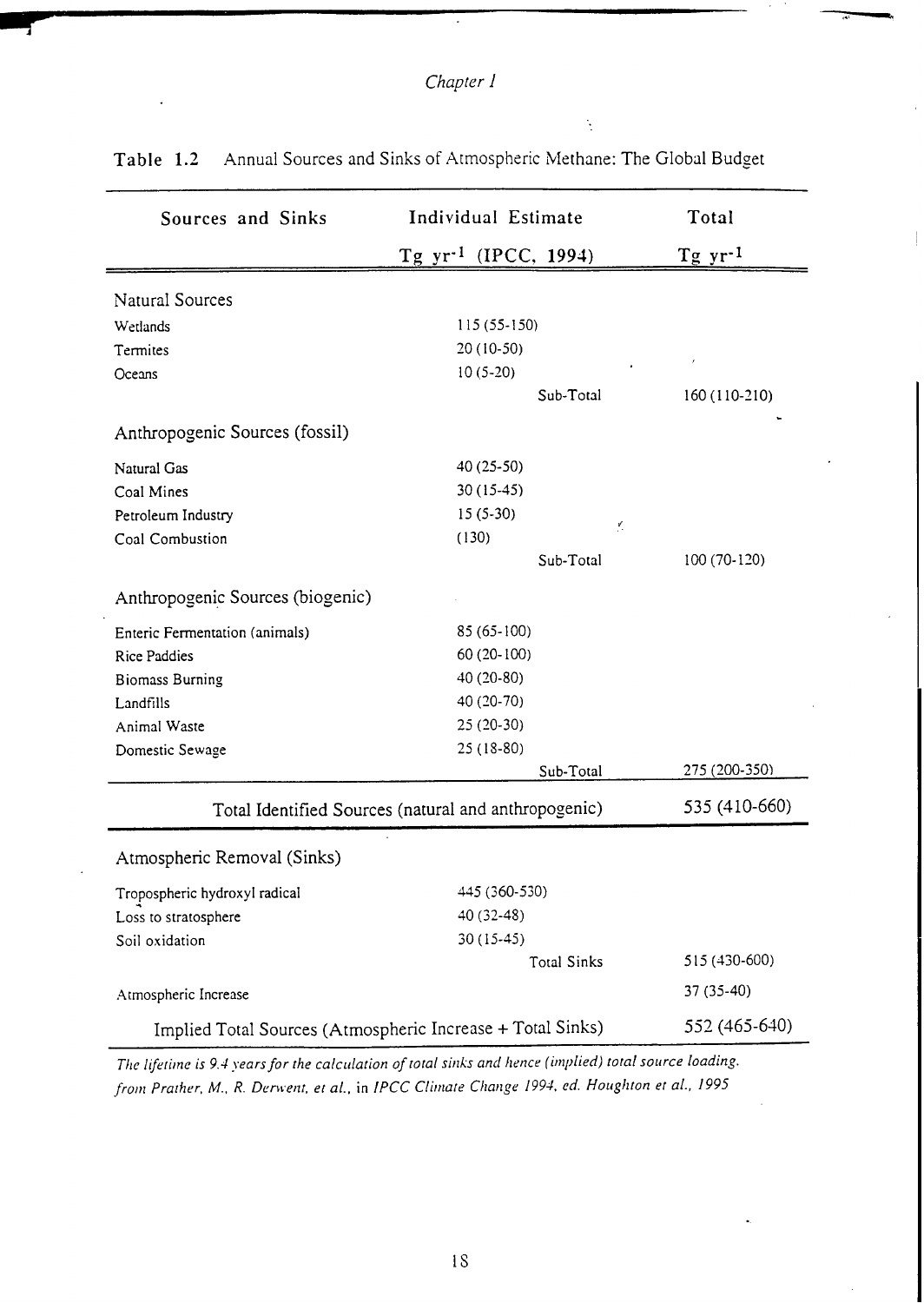#### Further Reading:

#### Books

Stable Isotopes in Ecology and Environmental Science. K. Lajtha and H. Michener. Blackwell 1994

Science Matters – Changing Climate K. Warr and S. Smith. Open University Course Book S280 1993

Climate Change 1994 ECC Report Houghton etal Cambridge University Press 1995

#### Papers

Rasmussen R. A. and Khalil M.A.K. Increase in the concentration of atmospheric methane Atmospheric Environment 15 883-886 (1981)

 $\ddot{\phantom{0}}$ 

Craig H. and Chou C. Methane in polar ice cores. Geophys. Res. Letts 9 1221-1224 (1982)

Morse A.D. Morgan G.H. Butterworth A.L. Wright I.P. and Pillinger C.T. Combined isotopic analysis of nanogram quantities of methane. Rapid Comms in Mass Spect 10 **1743-1746 (1996)**